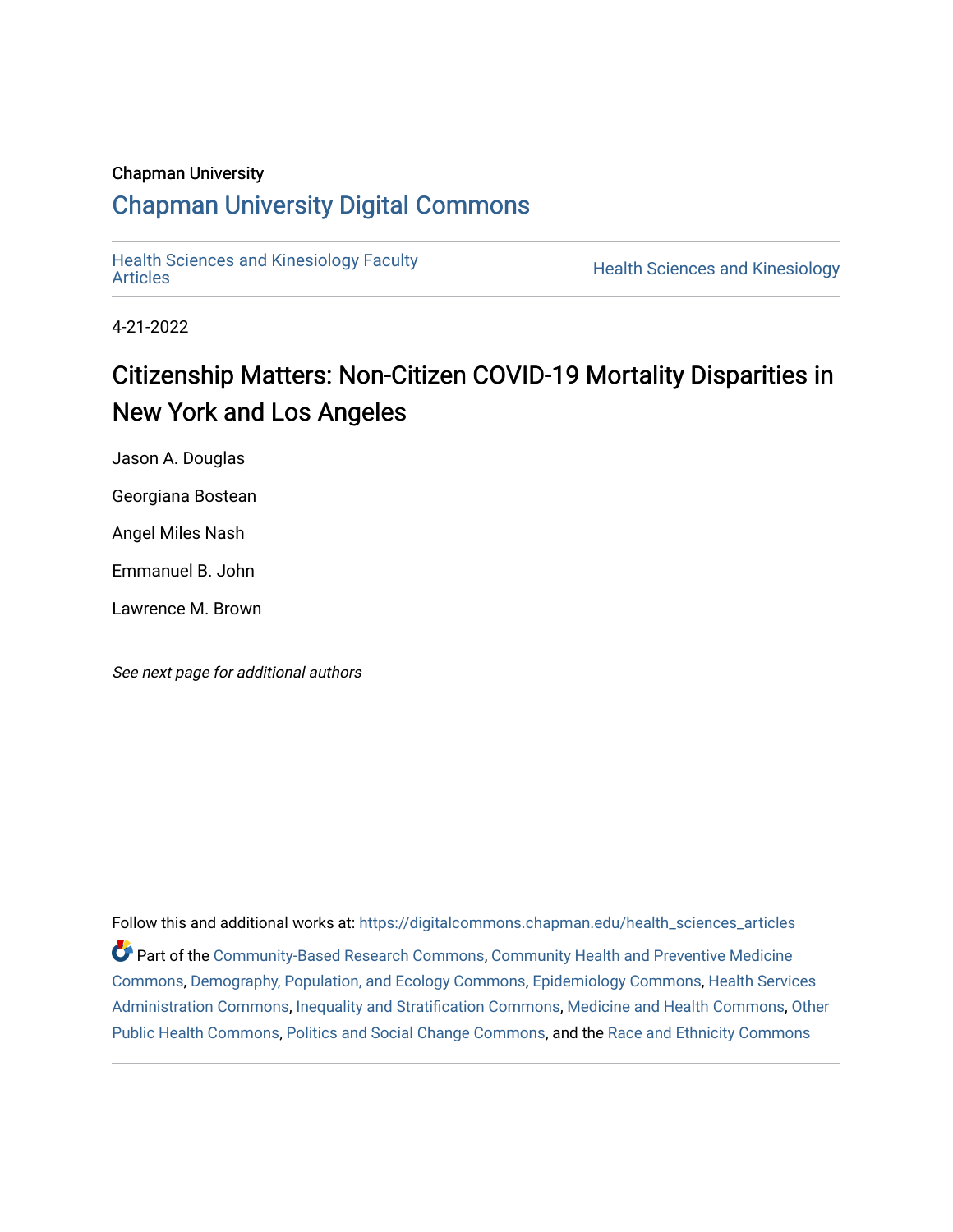## Citizenship Matters: Non-Citizen COVID-19 Mortality Disparities in New York and Los Angeles

## **Comments**

This article was originally published in International Journal of Environmental Research and Public Health, volume 19, in 2022. <https://doi.org/10.3390/ijerph19095066>

This scholarship is part of the [Chapman University COVID-19 Archives](https://digitalcommons.chapman.edu/covid-19_archives/).

### Creative Commons License



This work is licensed under a [Creative Commons Attribution 4.0 License](https://creativecommons.org/licenses/by/4.0/).

Copyright

The authors

## Authors

Jason A. Douglas, Georgiana Bostean, Angel Miles Nash, Emmanuel B. John, Lawrence M. Brown, and Andrew M. Subica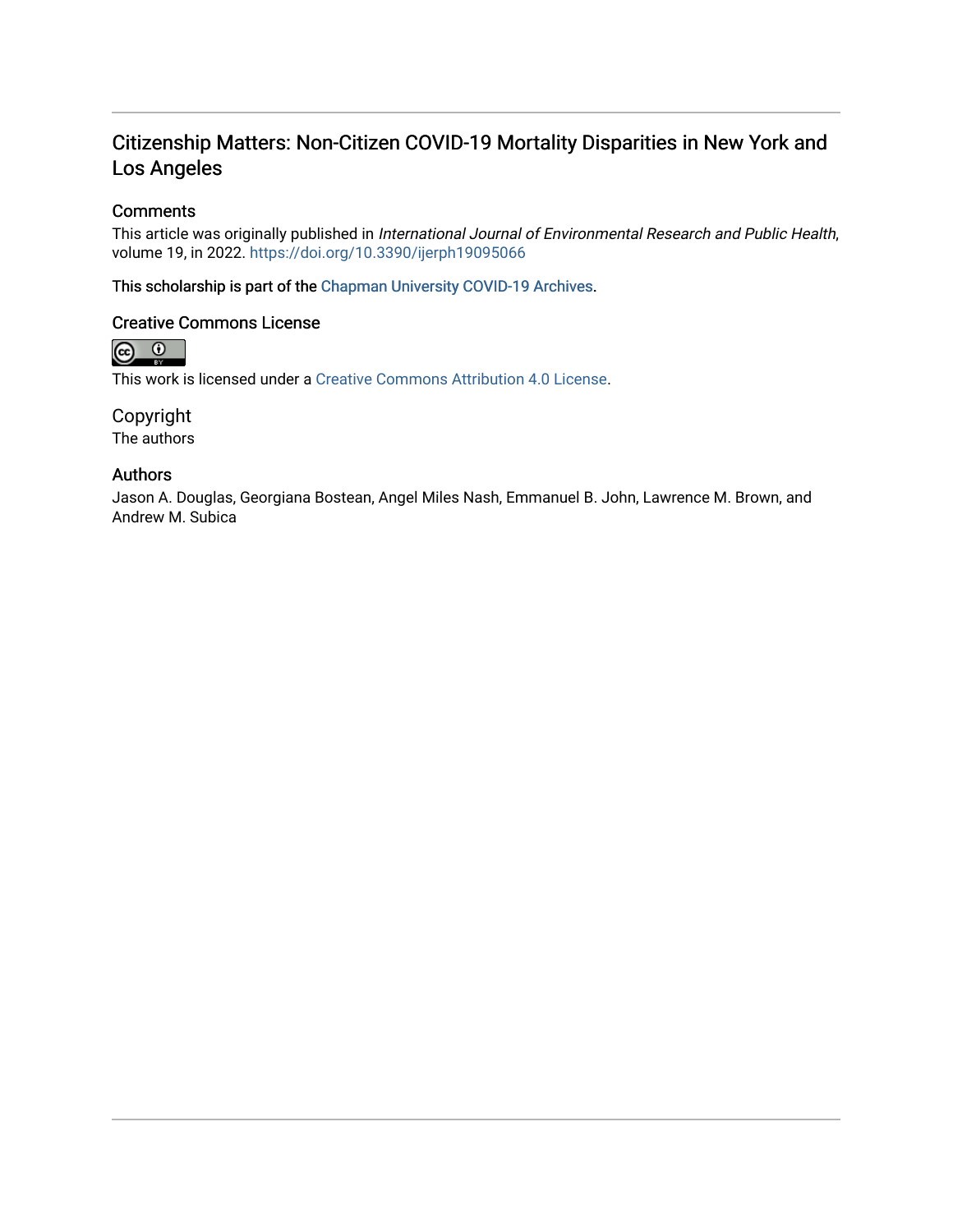



## *Article* **Citizenship Matters: Non-Citizen COVID-19 Mortality Disparities in New York and Los Angeles**

**Jason A. Douglas 1,\*, Georgiana Bostean <sup>2</sup> [,](https://orcid.org/0000-0002-2322-2082) Angel Miles Nash <sup>3</sup> , Emmanuel B. John <sup>4</sup> [,](https://orcid.org/0000-0002-6476-6836) Lawrence M. Brown <sup>5</sup> and Andrew M. Subica <sup>6</sup>**

- <sup>1</sup> Department of Health Sciences, Crean College of Health and Behavioral Sciences, Chapman University, Orange, CA 92866, USA
- <sup>2</sup> Sociology and Environmental Science & Policy Programs, Schmid & Wilkinson Colleges, Chapman University, Orange, CA 92866, USA; gbostean@chapman.edu
- <sup>3</sup> Donna Ford Attallah College of Educational Studies, Chapman University, Orange, CA 92866, USA; milesnash@chapman.edu
- <sup>4</sup> Department of Physical Therapy, Crean College of Health and Behavioral Sciences, Chapman University, Irvine, CA 92618, USA; john@chapman.edu
- <sup>5</sup> School of Pharmacy, Chapman University, Irvine, CA 92618, USA; lbbrown@chapman.edu<br><sup>6</sup> Department of Social Modicine, Population & Public Health, Biverside School of Modicine
- <sup>6</sup> Department of Social Medicine, Population & Public Health, Riverside School of Medicine, University of California, Riverside, CA 92521, USA; andrew.subica@medsch.ucr.edu
- **\*** Correspondence: jadouglas@chapman.edu; Tel.: +1-714-516-5612

**Abstract:** U.S. non-citizen residents are burdened by inequitable access to socioeconomic resources, potentially placing them at heightened risk of COVID-19-related disparities. However, COVID-19 impacts on non-citizens are not well understood. Accordingly, the current study investigated COVID-19 mortality disparities within New York (NYC) and Los Angeles (LAC) to test our hypothesis that areas with large proportions of non-citizens will have disproportionately high COVID-19 mortality rates. We examined ecological associations between March 2020–January 2021 COVID-19 mortality rates (per 100,000 residents) and percent non-citizens (using ZIP Code Tabulation Areas (ZCTA) for NYC and City/Community units of analysis for LAC) while controlling for sociodemographic factors. Multiple linear regression analyses revealed significant positive associations between the percentage of non-citizen residents and COVID-19 mortality rates in NYC (95% CI 0.309, 5.181) and LAC (95% CI 0.498, 8.720). Despite NYC and LAC policies intended to provide sanctuary and improve healthcare access for non-citizen residents, communities with larger proportions of non-citizens appear to endure higher COVID-19 mortality rates. The challenges that non-citizens endure—e.g., inequitable access to public benefits—may discourage help-seeking behaviors. Thus, improved health surveillance, public health messaging, and sanctuary policies will be essential for reducing COVID-19 mortality disparities in communities with large shares of non-citizens.

**Keywords:** COVID-19; non-citizens; Black and Latinx; health disparities; systemic racism; social determinants of health

### **1. Introduction**

The COVID-19 pandemic in the United States has highlighted persistent health disparities in underserved communities, with Black and Latinx communities bearing a disproportionate burden of coronavirus-related morbidity and mortality [\[1](#page-11-0)[,2\]](#page-11-1). While the rapid spread of this disease depicts a startling public health dilemma, the history of pandemicrelated racial and ethnic health disparities in underserved U.S. communities indicates a pressing need to identify and prioritize at-risk populations for healthcare and COVID-19 treatment resource delivery to mitigate the disparate impacts of current and future viral pandemics [\[3,](#page-11-2)[4\]](#page-11-3). For example, concerning racial and ethnic health disparities have existed for influenza since the 1918 influenza pandemic, when the U.S. mortality rate was 35% higher for persons of color compared to White persons. Between 1929 and 1939, the



**Citation:** Douglas, J.A.; Bostean, G.; Miles Nash, A.; John, E.B.; Brown, L.M.; Subica, A.M. Citizenship Matters: Non-Citizen COVID-19 Mortality Disparities in New York and Los Angeles. *Int. J. Environ. Res. Public Health* **2022**, *19*, 5066. [https://](https://doi.org/10.3390/ijerph19095066) [doi.org/10.3390/ijerph19095066](https://doi.org/10.3390/ijerph19095066)

Academic Editors: Elena N. Naumova and Meghan A. Hartwick

Received: 28 March 2022 Accepted: 17 April 2022 Published: 21 April 2022

**Publisher's Note:** MDPI stays neutral with regard to jurisdictional claims in published maps and institutional affiliations.



**Copyright:** © 2022 by the authors. Licensee MDPI, Basel, Switzerland. This article is an open access article distributed under the terms and conditions of the Creative Commons Attribution (CC BY) license [\(https://](https://creativecommons.org/licenses/by/4.0/) [creativecommons.org/licenses/by/](https://creativecommons.org/licenses/by/4.0/)  $4.0/$ ).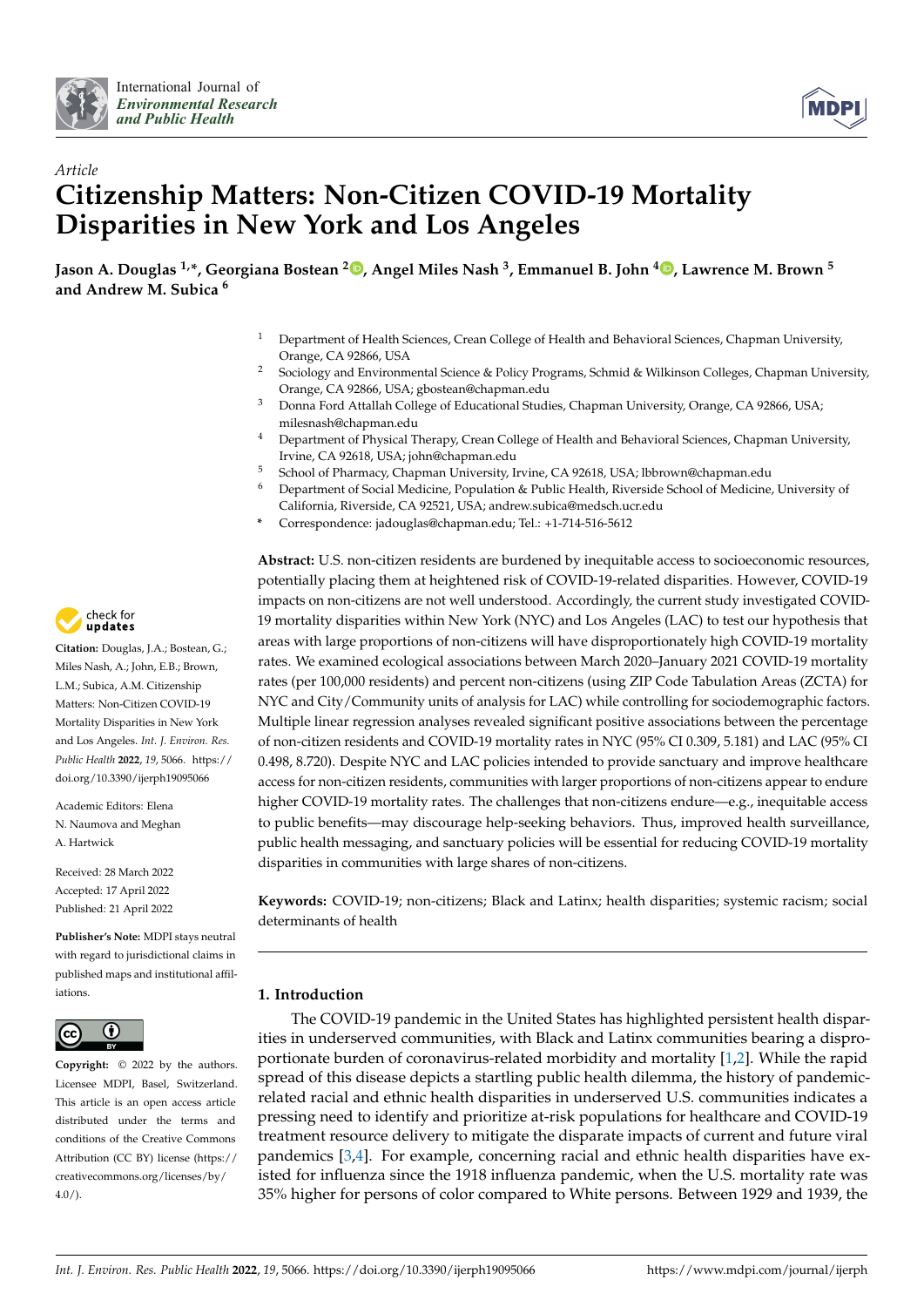influenza death rate per 100,000 persons of the population was 71.3 for persons of color compared to 30.3 for White persons while in 1950, the age-adjusted influenza and pneumonia mortality rate per 100,000 persons of the population was 76.7 for African Americans vs. 44.8 for White individuals [\[3](#page-11-2)[,5\]](#page-11-4).

Improvements in public health surveillance have subsequently revealed that foreignborn U.S. residents may be at heightened risk for viral exposure during global pandemics. For example, "Spanish language-dominant" Latinx residents were at heightened risk of exposure during the H1N1 pandemic [\[6\]](#page-11-5). More recently, research examining COVID-19 related deaths in California and Minnesota indicated that foreign-born Latinx U.S. residents may be at heightened risk for COVID-19-related mortality [\[7](#page-11-6)[,8\]](#page-11-7).

These recent insights question the immigrant health paradox, which argues that U.S. immigrants generally experience better health outcomes than native citizens [\[9\]](#page-12-0). However, a growing body of evidence suggests that health-protective factors associated with immigration status appear to dissipate over time, as foreign-born U.S. residents' health tends to decline with their duration of residence in the U.S. [\[9](#page-12-0)[–11\]](#page-12-1). More recently, research has begun to "disentangle" these inconsistencies by examining differences in health outcomes by legal citizenship status—that is, native (i.e., born in the U.S.; born in Puerto Rico, Guam, the U.S. Virgin Islands, or Northern Marianas; and born abroad of U.S. citizen parent or parents), naturalized (i.e., foreign-born lawful permanent residents that have been granted U.S. citizenship), lawful permanent residents (i.e., non-citizens that have been granted Green Cards), temporary lawful residents (i.e., foreign nationals that have been granted visas to visit the U.S. for a limited time), and undocumented residents. Findings from a California-based study indicate that naturalized, lawful permanent residents (LPR), and undocumented residents generally report worse health outcomes than native residents. However, LPRs and undocumented residents (i.e., non-citizens), who do not have the same level of access to health insurance and other health-protective resources as naturalized and native citizens, reported the worst health outcomes. Further, these health disparities among non-citizens were largely a function of income and education inequities [\[12\]](#page-12-2). Additional California-based research examining the health status of naturalized citizens compared to LPRs and undocumented residents reported worse health outcomes for those that do not have citizenship status [\[13\]](#page-12-3).

Given this evidence that non-citizens generally experience worse health outcomes than naturalized and native citizens, it would stand to reason that U.S. non-citizens (i.e., permanent legal residents, temporary legal residents, and undocumented residents) may experience disparate deleterious COVID-19-related impacts [\[14,](#page-12-4)[15\]](#page-12-5). Despite this, nativity and citizenship status are not included in the Centers for Disease Control and Prevention (CDC) coronavirus case infection and investigation reporting forms [\[15\]](#page-12-5). Yet there are over 24 million non-citizens in the U.S. [\[9\]](#page-12-0), nearly 7% of the US population [\[16,](#page-12-6)[17\]](#page-12-7). The absence of this critical data could ultimately mask inordinate COVID-19 morbidity and mortality within non-citizen communities, and curtail critical vaccine and treatment resource delivery to these underserved communities.

#### *1.1. COVID-19-Related Risk among U.S. Non-Citizens*

The U.S. non-citizen population consists of lawful permanent residents (12.3 million, 49%), temporary lawful residents (2.2 million, 9%), and undocumented residents (10.5 million, 42%), with racial and ethnic minority persons representing the majority of the total immigrant population [\[18\]](#page-12-8). Non-citizens are generally older than the native population (median ages 38.2 and 36.1 years, respectively), though they are younger than the naturalized population (51.4 years) [\[17](#page-12-7)[,18\]](#page-12-8). Many U.S. non-citizens are situated in a precarious nexus of socioeconomic resource inequities and associated health disparities. For instance, U.S. non-citizens are often segmented into the lowest socioeconomic strata due to lower wages and limited occupational options compared to naturalized and native U.S. citizens [\[14\]](#page-12-4). These socioeconomic challenges are illustrated by lower median household income (\$51,401) and higher poverty rates (17.4%) among non-citizens compared to natu-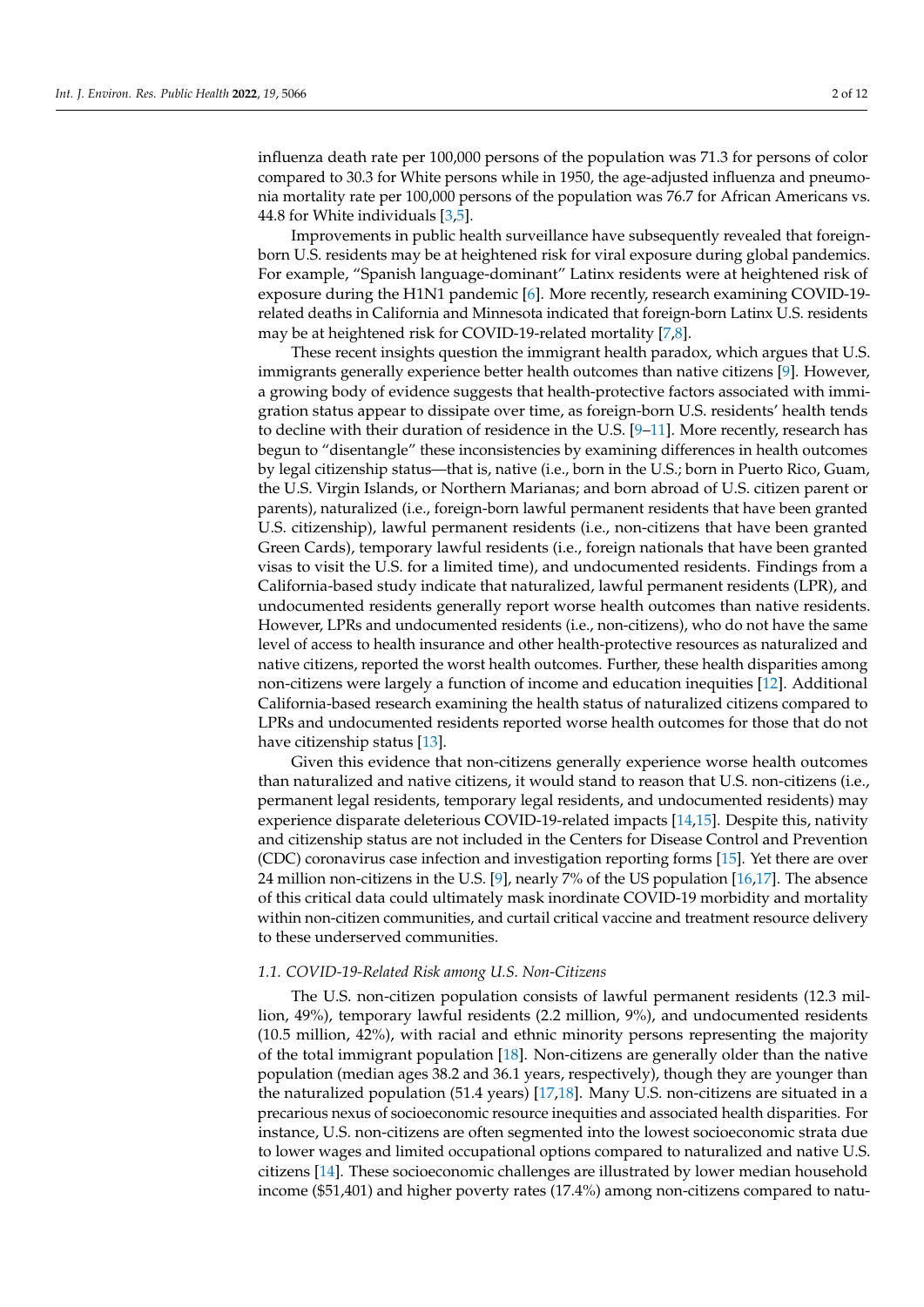ralized (\$65,005; 9.9%) and native (\$64,021; 11.4%) populations [\[15](#page-12-5)[,17\]](#page-12-7). Such socioeconomic resource limitations are concerningly causative of some of the lowest rates of access to health insurance, healthcare, and preventive services, and thus contribute to higher rates of unmet medical needs among non-citizens in the U.S. [\[14](#page-12-4)[,15](#page-12-5)[,19\]](#page-12-9). Further, extant research has documented troubling associations between income and COVID-19 mortality [\[20,](#page-12-10)[21\]](#page-12-11). Thus, existing socioeconomic disparities that preceded the pandemic may place non-citizens at heightened risk for COVID-19-related mortality.

In an effort to offset socioeconomic difficulties, many U.S. immigrant households have developed collaborative strategies that leverage extended family resources. For example, immigrant households often double-up and include extended family or non-relatives, thus increasing household size, to pool resources and ease financial burdens associated with high costs of living [\[14](#page-12-4)[,22](#page-12-12)[–24\]](#page-12-13). Importantly, the non-citizen household size on average (3.14 persons) tends to be larger than those of naturalized (2.86) and native (2.34) U.S. citizens, and greater household size is associated with heightened exposure to respiratory diseases transmitted through aerosol and respiratory droplets (e.g., tuberculosis and influenza) [\[15,](#page-12-5)[17,](#page-12-7)[25](#page-12-14)[,26\]](#page-12-15). Recent research has consequently confirmed associations between COVID-19 morbidity and mortality and household size, raising additional concerns regarding non-citizens' potentially elevated risk for COVID-19 exposure, complications, and death [\[27\]](#page-12-16).

#### *1.2. Systemic Racism and Social Determinants of COVID-19-Related Health Disparities*

The root causes of these citizenship-related and broader racial and ethnic health disparities in the U.S. are ingrained in systemic racism, wherein underserved racial and ethnic minority populations are disproportionately affected by policies and practices that unevenly structure access to socioeconomic opportunities and health-promoting resources (e.g., education, healthcare) that advance health and wellbeing [\[28–](#page-12-17)[30\]](#page-12-18). These systemic inequities are linked to the social determinants of health, which are the social and economic conditions—e.g., income, household size, citizenship status—associated with community health and wellbeing [\[31–](#page-12-19)[33\]](#page-12-20). Inequitable access to financial resources (e.g., jobs, lending power), for example, is inextricably linked to race, ethnicity, and citizenship status. In turn, these sociodemographic factors are associated with inequitable access to health-promoting resources [\[14](#page-12-4)[,19](#page-12-9)[,32\]](#page-12-21). It is thus increasingly understood that underrepresented persons suffering from socioeconomic inequities experience poor life expectancy and a litany of health disparities [\[31](#page-12-19)[–33\]](#page-12-20).

#### *1.3. Study Aims*

To explore the impacts of COVID-19 on non-citizen residents, we examined COVID-19 mortality rates within New York City (NYC) and Los Angeles (LAC)—two major metropolitan U.S. cities with large Black, Latinx, and immigrant populations—to identify racial, ethnic, and citizenship-related disparities in these locations. We chose to examine NYC and LAC because they (1) have the two largest non-citizen populations in the U.S. (1.38 million and 717,774 non-citizens, respectively) [\[17\]](#page-12-7); and (2) have well-documented COVID-19 related racial and ethnic health disparities. For example, as of January 15, 2021, the COVID-19 mortality rate per 100,000 persons in New York City was 260.42 for Black persons, 280.82 for Latinx persons, and 142.16 for White persons [\[34\]](#page-12-22). On this same date in Los Angeles, the mortality rate per 100,000 persons was 119 for Black persons, 192 for Latinx persons, and 69 for White persons [\[35\]](#page-12-23).

Yet, despite these important similarities, NYC and LAC also possess notable differences in key domains including geographic distribution, percent Black and Latinx (e.g., NYC has a higher proportion of Black residents while LAC has a higher proportion of Latinx residents) that would make running our analyses in both contexts an apt opportunity to test the generalizability of potential disparities in COVID-19 impacts on U.S. non-citizen residents. In other words, if we found similar patterns in NYC and LAC, that would provide compelling evidence that non-citizenship is an important factor in U.S. COVID-19 mortality. We hypothesized that, while controlling for established social determinants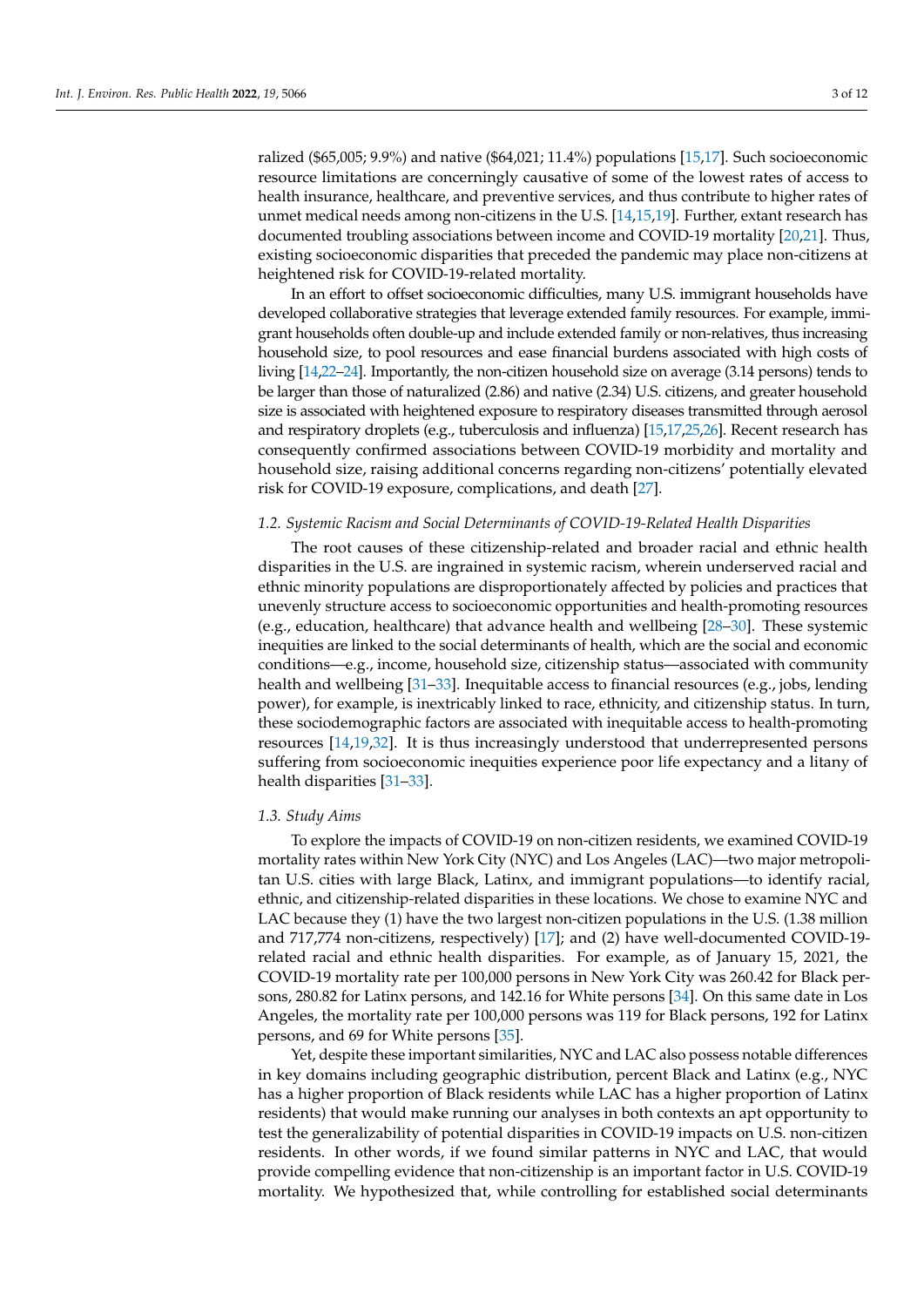of COVID-19 mortality (i.e., race and ethnicity, sex, age, income, household size) [\[36,](#page-12-24)[37\]](#page-13-0), areas with greater proportions of non-citizen residents would experience higher COVIDareas with greater proportions of non-enflaton residents would experience higher COVID-<br>19 mortality rates compared to areas with greater proportions of native and naturalized 19 mortually rates compared to areas with greater predictions in both the NYC and LAC contexts.  $\frac{1}{36}$  are as with greater proportions of non-citizen residents would experience higher  $[O(370)$ 

## **2. Methods 2. Methods**

### *2.1. Data 2.1. Data*

We collected NYC Department of Health and Mental Hygiene COVID-19 mortality We collected NYC Department of Health and Mental Hygiene COVID-19 mortality rates per 100,000 persons of the population for all 177 NYC ZIP Code Tabulation Areas rates per 100,000 persons of the population for all 177 NYC ZIP Code Tabulation Areas (ZCTA) reporting COVID-19 data from 29 February 2020 to 15 January 2021 (Figure 1). (ZCTA) reporting COVID-19 data from 29 February 2020 to 15 January 2021 (Figure [1](#page-5-0)). NYC ZCTAs ranged from 0.05 to 13.68 square miles. For LAC, Los Angeles County Department of Public Health (LADPH) COVID-19 mortality rates per 100,000 persons were partment of Public Health (LADPH) COVID-19 mortality rates per 100,000 persons were collected for all 134 LAC Cities/Communities with available COVID-19 data from 1 March collected for all 134 LAC Cities/Communities with available COVID-19 data from 1 March 2020 to 15 January 2021 (Figure 2). Cities/Communities are Los Angeles County Census-2020 to 15 January 2021 (Figur[e 2](#page-6-0)). Cities/Communities are Los Angeles County Censusdesignated places used by LADPH to report health indicators and outcomes. There were designated places used by LADPH to report health indicators and outcomes. There were between 5 and 63 census tracts within LAC City/Community boundaries, each of which between 5 and 63 census tracts within LAC City/Community boundaries, each of which ranged from 0.08 to 15.05 square miles. To calculate LAC City/Community-level census ranged from 0.08 to 15.05 square miles. To calculate LAC City/Community-level census variables, we mapped all census tracts within each City/Community boundary. All census variables, we mapped all census tracts within each City/Community boundary. All census tracts nested perfectly within City/Community boundaries, thus allowing us to accurately tracts nested perfectly within City/Community boundaries, thus allowing us to accurately determine population estimates without applying complex data reapportionment methods. For LAC, census tract-level data were summed to calculate population counts in each City/Community then population density was calculated per square mile and percent City/Community then population density was calculated per square mile and percent population was calculated for race and ethnicity, sex, age, and citizenship variables. Income and household-level variables were calculated by summing census data and computing the mean for each City/Community.

<span id="page-5-0"></span>

**Figure 1. Figure 1***.* New York City ZIP Code Tabulation Area COVID-19 Mortality Rates. New York City ZIP Code Tabulation Area COVID-19 Mortality Rates*.*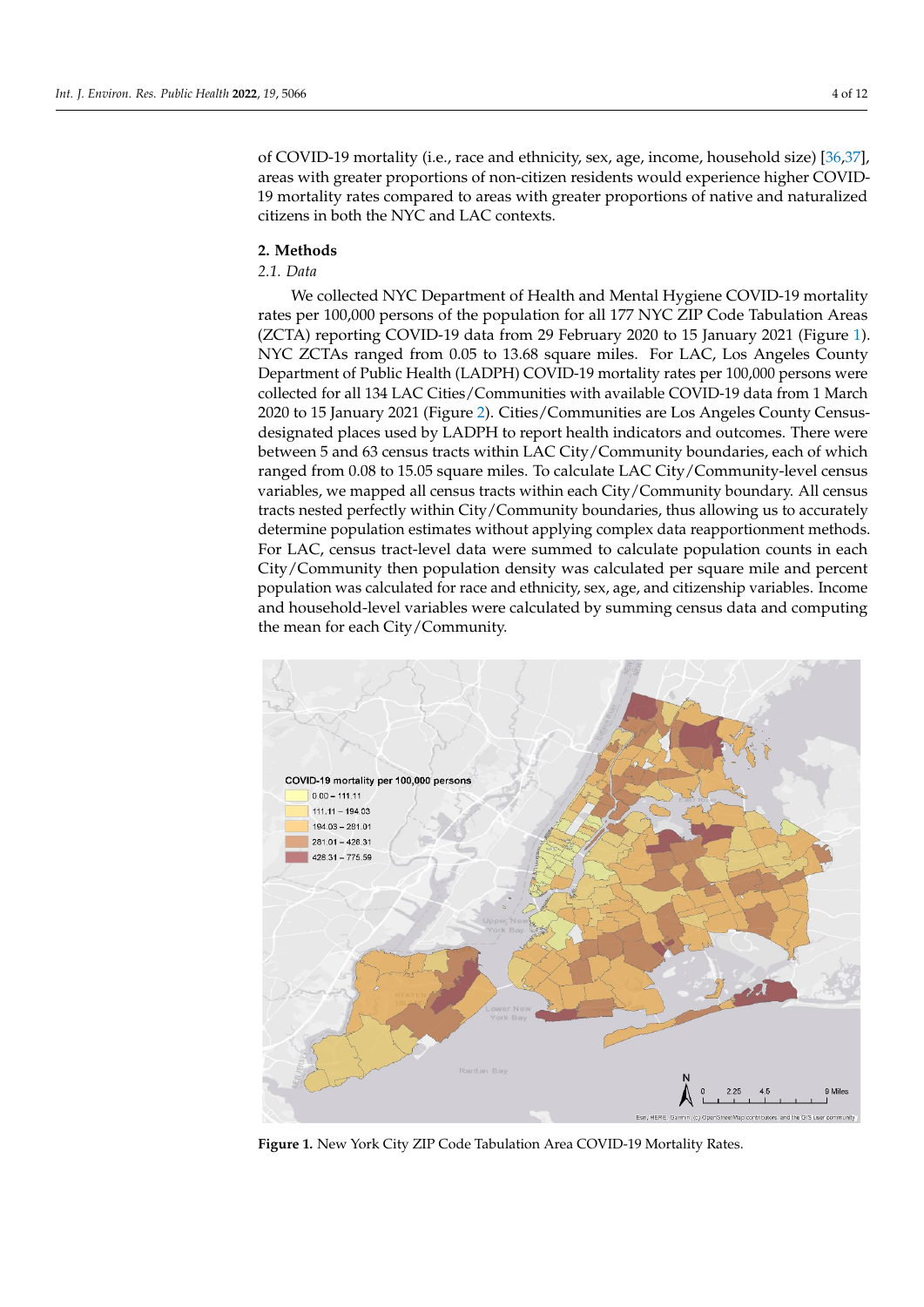<span id="page-6-0"></span>

**Figure 2***.* Los Angeles City/Community COVID-19 Mortality Rates*.* **Figure 2.** Los Angeles City/Community COVID-19 Mortality Rates.

Based on known social determinants of COVID-19 mortality [36,37], we collected Based on known social determinants of COVID-19 mortality [\[36](#page-12-24)[,37\]](#page-13-0), we collected 2018 2018 American Community Survey 5-Year Estimates for ZCTA (NYC) and census tract-American Community Survey 5-Year Estimates for ZCTA (NYC) and census tract-level (LAC) data including percent Black, percent Latinx, population density, percent female, percent over 55 years of age, median household income, and the average number of people per household. We also collected percent naturalized and non-citizen residents in NYC ZCTAs and LAC census tracts aggregated to Cities/Communities to explore associations ations between citizenship on COVID-19 mortality [17]. We then summed percent Black between citizenship on COVID-19 mortality [\[17\]](#page-12-7). We then summed percent Black and and percent Latinx census data at the ZCTA (NYC) and census tract (LAC) levels into a percent Latinx census data at the ZCTA (NYC) and census tract (LAC) levels into a single single Black and Latinx variable (i.e., percent Black + percent Latinx) to account for (1) the Black and Latinx variable (i.e., percent Black + percent Latinx) to account for (1) the considerable overlap of Black and Latinx residents in NYC and LAC census boundaries, considerable overlap of Black and Latinx residents in NYC and LAC census boundaries, (2) the differing racial compositions in these geographies, and (3) small populations in (2) the differing racial compositions in these geographies, and (3) small populations in some census boundaries that preclude separate examinations of racial and ethnic groups within the NYC and LAC geographies [\[29\]](#page-12-25). All COVID-19 mortality and census variables were mapped in ArcMap 10.5. This study utilized publicly available data and was determined to<br>. be exempt from ethical compliance by the Chapman University Institutional Review Board.<br>.

## 2.2. Statistical Analyses

We calculated descriptive statistics at the ZCTA (for NYC) and City/Community sectional study, we developed two linear multiple regression models (NYC and LAC) to examine associations between the percent of non-citizens and COVID-19 mortality per 100,000 persons. Informed by the available literature [\[36,](#page-12-24)[37\]](#page-13-0), our theory-driven model entered data in 3 blocks to control for known social determinants of COVID-19 mortality while isolating citizenship in the final block. Block 1 controlled for percent Black and Latinx; Block 2 controlled for population density, percent female, percent over 55 years of age, the average number of people per household, median household income, and percent naturalized citizens; and percent non-citizens was entered in Block 3 to test associations between percent non-citizens and COVID-19 mortality. Native U.S. citizens (i.e., census (for LAC) levels. To examine the effects of citizenship vs. non-citizenship in our cross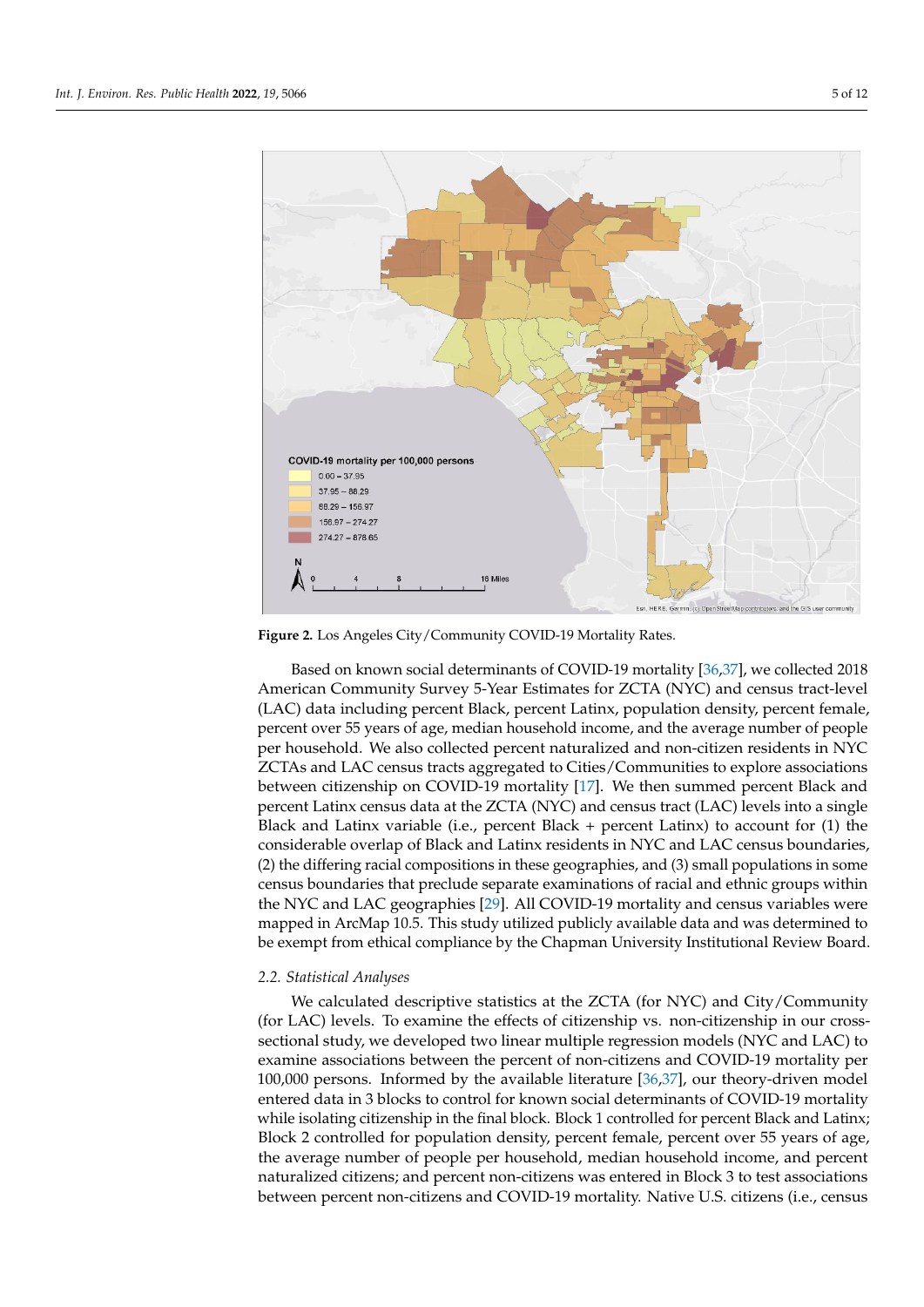respondents that selected "Yes, born in the United States"; "Yes, born in Puerto Rico, Guam, the U.S. Virgin Islands, or Northern Marianas"; and "Yes, born abroad of U.S. citizen parent or parents") served as our reference variable. Variance inflation factors below 2.5 in the NYC model and 5.9 in the LAC model revealed that multicollinearity was not a concern. All analyses were conducted in SPSS v25 (IBM Corp. Released 2017. IBM SPSS Statistics for Mac, Version 25.0. IBM Corp.: Armonk, NY, USA).

#### **3. Results**

Table [1](#page-7-0) provides NYC ZCTA-level and LAC City/Community-level descriptive statistics. While the geographic and population distributions of NYC and LAC are quite different, results indicate these cities are markedly similar at the community-level in terms of population sociodemographic composition, including sex, age, household size, median household income, and naturalized and non-citizen residents. However, NYC has a larger Black population and LAC has a larger Latinx population, with strikingly different population density and cumulative COVID-19 deaths per 100,000 persons in these two cities. These similarities and differences made these two distinct cities ideal for testing our COVID-19 mortality and citizenship status hypothesis, as population density, race and ethnicity, sex, age, household size, and income are known to associate with COVID-19 mortality [\[36,](#page-12-24)[38\]](#page-13-1).

|                                    |           | <b>NYC</b>              | <b>LAC</b> |                         |  |
|------------------------------------|-----------|-------------------------|------------|-------------------------|--|
|                                    | Mean      | 95% CI                  | Mean       | 95% CI                  |  |
| COVID-19 mortality per 100 K       | 233.95    | 216.26, 251.63          | 124.49     | 106.61, 142.36          |  |
| Percent Black & Latinx             | 45.82     | 41.29, 50.36            | 52.81      | 47.73, 57.90            |  |
| Population density per square mile | 45,174.65 | 40,462.63,<br>49,886.68 | 13,391.15  | 11,822.11,<br>14,960.20 |  |
| Percent female                     | 52.16     | 51.78, 52.54            | 50.95      | 50.54, 51.35            |  |
| Percent over 55 years of age       | 24.27     | 23.37, 25.17            | 24.94      | 23.82, 26.06            |  |
| Average household size             | 2.64      | 2.56, 2.71              | 2.82       | 2.72, 2.92              |  |
| Median household income            | 73,674.02 | 68,254.57,<br>79,034.47 | 71,896.58  | 65,996.95,<br>77,796.22 |  |
| Percent naturalized residents      | 19.95     | 18.70, 21.21            | 17.37      | 16.39, 18.34            |  |
| Percent non-citizen residents      | 15.35     | 14.30, 16.41            | 17.55      | 15.97, 19.14            |  |

<span id="page-7-0"></span>**Table 1.** NYC ZCTA-level and LAC Community-Level Descriptive Statistics.

To test our non-citizenship-mortality hypothesis, we conducted multiple regression analyses with COVID-19 mortality as the dependent variable, separately for NYC and LAC, to examine the independent effects of percent non-citizen residents while controlling for other demographic factors. Results indicated that our models accounted for 47% and 24% of the variance in COVID-19 deaths per 100,000 persons, in NYC and LAC, respectively.

For the NYC model (Table [2\)](#page-8-0), ZCTA-level increases in percent Black and Latinx, percent over 55 years of age, and percent non-citizens significantly associated with COVID-19 death rate increases ( $p < 0.05$ ). Increasing population density and median household income significantly associated with COVID-19 death rate decreases (*p* < 0.05).

In the LAC model (Table [2\)](#page-8-0), City/Community-level increases in percent over 55 years of age and percent non-citizens significantly associated with COVID-19 death rate increases (*p* < 0.05). Notably, LAC City/Community increases in percentage Black and Latinx significantly associated with COVID-19 death rate increases in Block 1 of our model, but did not in Blocks 2 and 3 after accounting for additional social determinants of health variables and percent non-citizen residents.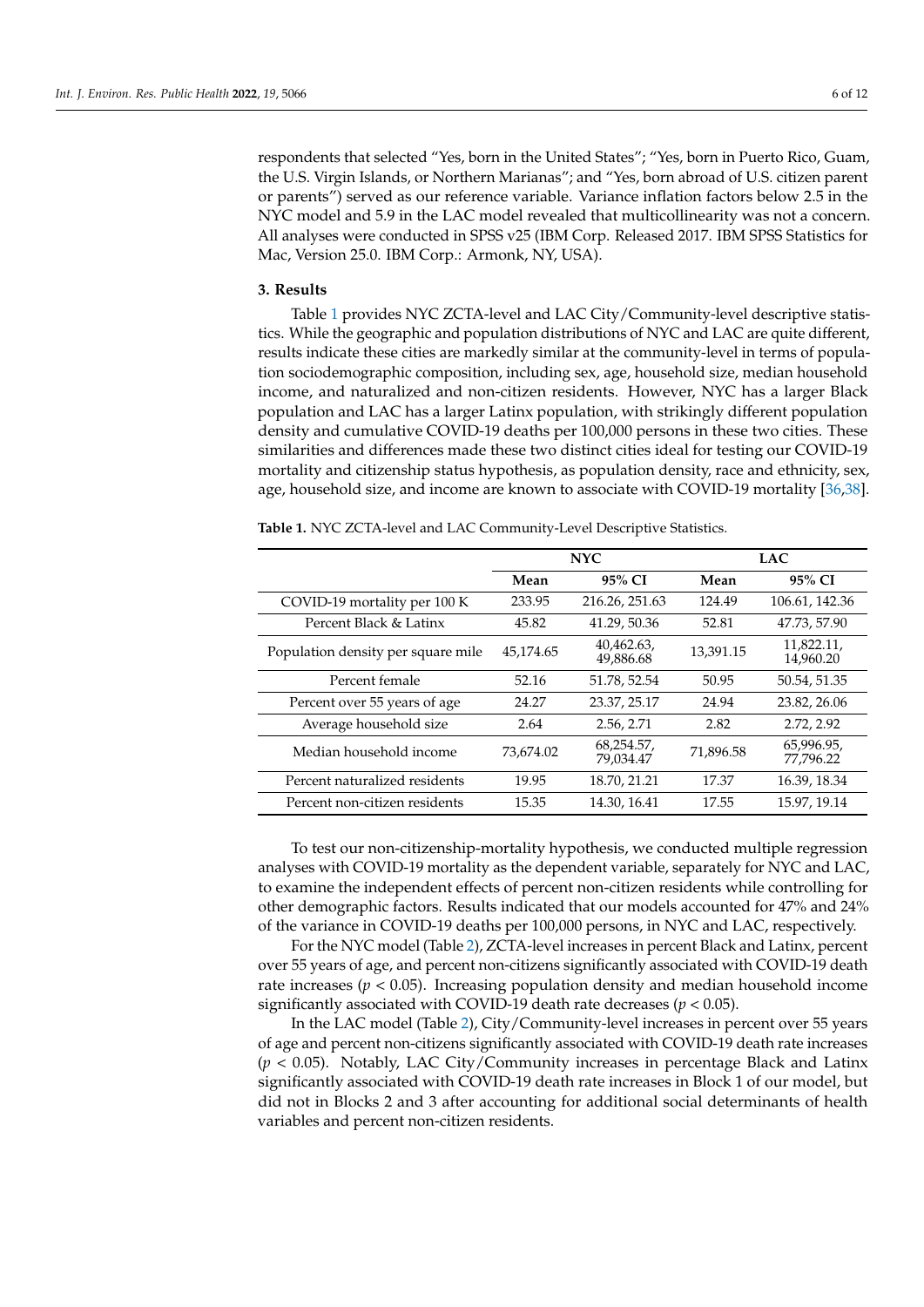|                              | <b>NYC</b>  |             |          | <b>LAC</b>          |             |           |          |                     |
|------------------------------|-------------|-------------|----------|---------------------|-------------|-----------|----------|---------------------|
|                              | $R^2$       | ß           | B        | $(95\% \text{ CI})$ | $R^2$       | ß         | B        | $(95\% \text{ CI})$ |
| <b>Block 1</b>               | $0.208$ *** |             |          |                     | $0.092$ *** |           |          |                     |
| Percent Black & Latinx       |             | $0.390$ *** | 1.522    | (0.851, 2.193)      |             | $-0.068$  | $-0.240$ | $(-1.513, 1.033)$   |
| Block 2                      | $0.460$ *** |             |          |                     | $0.213***$  |           |          |                     |
| Population density           |             | $-0.153*$   | $-0.001$ | $(-0.001, -0.000)$  |             | 0.089     | 0.001    | $(-0.002, 0.004)$   |
| Percent female               |             | 0.078       | 3.609    | $-2.566, 9.784$     |             | 0.064     | 2.810    | $-4.279, 9.899$     |
| Percent over 55 years of age |             | $0.352$ *** | 6.901    | (3.892, 9.910)      |             | $0.388**$ | 6.198    | (2.041, 10.355)     |
| Household size               |             | $-0.019$    | $-4.488$ | $-43.421, 34.445$   |             | 0.155     | 27.580   | $-17.255, 72.415$   |
| Median household income      |             | $-0.196*$   | $-0.001$ | $(-0.001, -0.000)$  |             | $-0.294$  | $-0.001$ | $(-0.002, 0.000)$   |
| Percent naturalized citizens |             | 0.096       | 1.354    | $(-0.907, 3.615)$   |             | 0.032     | 0.592    | $-3.163, 4.347$     |
| Block 3                      | $0.472*$    |             |          |                     | $0.237*$    |           |          |                     |
| Percent non-citizens         |             | $0.164*$    | 2.745    | (0.309, 5.181)      |             | $0.409*$  | 4.609    | (0.498, 8.720)      |

<span id="page-8-0"></span>**Table 2.** Regression of predictor variables on NYC and LAC COVID-19 mortality rates.

Boldface indicates statistical significance (\* *p* < 0.05 \*\* *p* < 0.01 \*\*\* *p* < 0.001). Adjusted *R*<sup>2</sup> and final model β (standardized coefficients) and  $\bar{B}$  (unstandardized coefficients) reported. Confidence intervals were calculated for *B* (unstandardized coefficients).

#### **4. Discussion**

While controlling for known covariates of COVID-19 mortality [\[1](#page-11-0)[,36](#page-12-24)[,37\]](#page-13-0), our results suggest that as postulated, having a greater presence of non-citizen residents was significantly associated with higher rates of COVID-19 mortality in both NYC and LAC. Further, while existing research and public health surveillance have revealed that Black and Latinx U.S. residents are at elevated risk for COVID-19-related racial and ethnic health disparities during this pandemic [\[1\]](#page-11-0), our findings suggest that communities with large shares of non-citizens may carry a higher level of COVID-19 mortality risk. Thus, this is the first population-level study to our knowledge to explore non-citizen status as a critical but potentially underrecognized risk factor for COVID-19 mortality. Additionally, while NYC and LAC made notable efforts to increase viral testing and hospital resources to reduce the disparate racial and ethnic impacts of the COVID-19 pandemic [\[29\]](#page-12-25), our data suggest that within these large, ethnically and culturally diverse cities, communities with greater numbers of non-citizen residents continued to experience striking disparities in COVID-19 mortality—signifying a possible need to prioritize delivery of essential healthcare resources (e.g., COVID-19 testing and vaccines, healthcare services) and broader public benefits (e.g., financial resources) to non-citizen residents during both ongoing and future pandemics.

These disproportionately high COVID-19 mortality rates affecting NYC and LAC communities with heavier proportions of non-citizen residents may be a function of the socioeconomic resource limitations often experienced by U.S. non-citizens. For instance, lower income areas have been shown to have higher COVID-19 mortality rates [\[39\]](#page-13-2). Further, nearly 6 million non-citizens were not eligible for Coronavirus Aid, Relief, and Economic Security (CARES) Act benefits [\[40\]](#page-13-3). Therefore, it may be unsurprising that non-citizen resident communities appear to endure higher COVID-19 mortality as median earnings are generally lower among non-citizen residents versus native and naturalized U.S. residents [\[14,](#page-12-4)[15,](#page-12-5)[17,](#page-12-7)[27\]](#page-12-16). Indeed, in our analyses, median household income appeared to be associated with higher COVID-19 mortality in NYC, with the addition of the percent noncitizen resident variable further strengthening our models. However, median household income was not significant in the LAC context, potentially signifying that legal citizenship status may be a critical indicator of COVID-19 mortality risk.

The process of doubling-up, wherein non-citizen households pool financial resources, frequently leading to a larger household size compared to naturalized and native resident households, may have presented additional challenges, as household size is a known determinant of respiratory disease transmission [\[15,](#page-12-5)[25,](#page-12-14)[26\]](#page-12-15). Thus, household size may have further increased non-citizens' chances of COVID-19 exposure and subsequent infection and mortality. For example, the available research indicates that larger household size among Black and Latinx households may be a potential mechanism of COVID-19 exposure [\[41\]](#page-13-4), and extant data indicates the majority of non-citizens are underrepresented racial and ethnic minorities [\[18\]](#page-12-8). While household size was not statistically significant in our models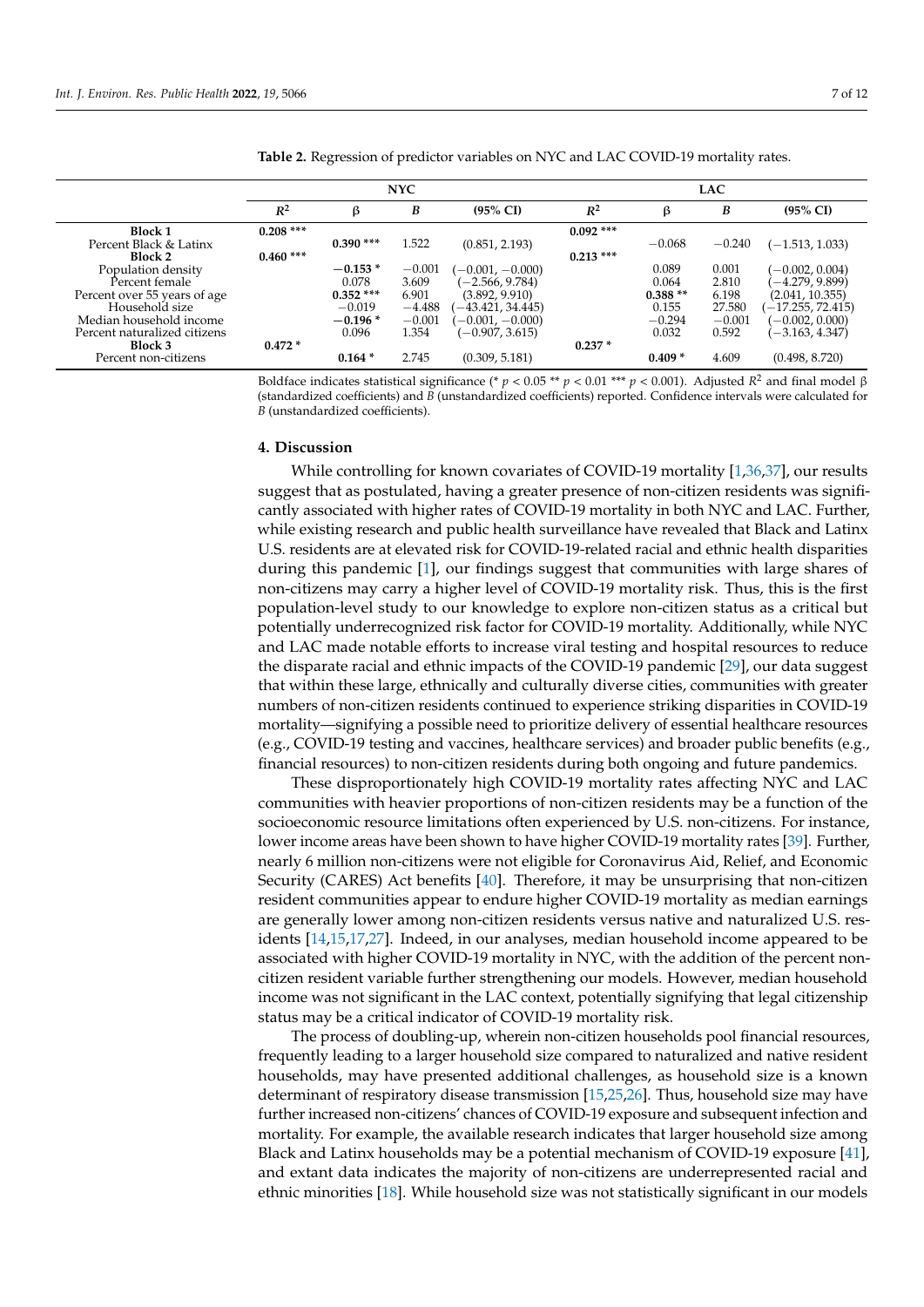at the ecological level, larger household size may have affected non-citizen residents' ability to physically distance themselves from other household members [\[14](#page-12-4)[,22](#page-12-12)[–24\]](#page-12-13).

Employment status may be another indicator of increased COVID-19 mortality risk. Foreign-born U.S. residents comprise 18% of essential retail and wholesale, 26% of manufacturing, 17% of transportation, 27% of agricultural, and 13% of postal jobs. In aggregate, 69% of foreign-born and 74% of undocumented U.S. residents are essential workers [\[42\]](#page-13-5). During the H1N1 pandemic in the U.S., "Spanish language-dominant" Latinx U.S. residents were generally more susceptible to viral exposure, partly as a result of inequitable access to employment that afforded work from home opportunities, with about 81% of Spanish speaking participants in a national study indicating that they would have "difficulty staying home from work for 7-10 days" and 58% indicating they "could lose their job or business if not able to go to work" [\[6\]](#page-11-5). With the lack of COVID-19-related relief programs, such as CARES, for many non-citizens [\[40\]](#page-13-3), it may have been difficult to stay at home to avoid disease transmission associated with essential worker environments. Further, in the New York and Los Angeles contexts, foreign-born residents comprise 33% and 32% of the healthcare workforce, respectively. Thus, foreign-born essential workers "are disproportionately represented in the labor force" [\[42\]](#page-13-5).

The lack of a universal healthcare system in the U.S., which places underrepresented U.S. residents with limited socioeconomic opportunities at a significant healthcare disadvantage, may have encumbered non-citizens' healthcare resource access. For instance, underrepresented U.S. residents (e.g., Black, Latinx, and non-citizen residents) are less likely to have a usual source of care and have more unmet medical needs than residents in affluent White communities [\[14](#page-12-4)[,15](#page-12-5)[,19](#page-12-9)[,43\]](#page-13-6). In the context of the COVID-19 pandemic, emerging research has similarly highlighted the presence of these inequities. For example, low-income Black and Latinx communities were challenged by inequitable geographic access to (1) licensed and ICU hospital beds during the April 2020 pandemic peak in New York City [\[29\]](#page-12-25), and (2) COVID-19 viral testing resources in Los Angeles City [\[44\]](#page-13-7). Thus, due to inequities in health-protective resources for many racial and ethnic minority residents in the context of cities such as New York and Los Angeles, residents lacking citizenship status may be at greater risk of COVID-19 infection and death due to restricted resource access stemming from their non-citizen status relative to residents of other NYC and LAC communities.

State and local policies may affect non-citizens' access to public benefits (e.g., CARES, healthcare resources). For example, U.S. non-citizens of color are unequally targeted for deportation—95% of non-citizens deported are from Latin American countries—which may raise hesitancy when accessing public benefits [\[45,](#page-13-8)[46\]](#page-13-9). As De Trinidad Young and Wallace [\[45\]](#page-13-8) argue, the dual processes of criminalization and integration at various levels exacerbate health and other disparities for non-citizens. Many U.S. cities that provide protections against deportation and prosecution, such as NYC and LAC, have also adopted policies that improve undocumented residents' access to public benefits that are vital to reducing pandemic-related disparities. However, the protections in services afforded to non-citizens by sanctuary cities may be limited by state-level policies. For example, New York City has implemented several policies that produce a more inclusive environment that provides non-citizens access to health and social service benefits, education, and employment [\[23\]](#page-12-26). In addition, Local Law 228 prohibits the use of City resources and staff for immigration enforcement. However, New York State laws have implemented a series of criminalizing policies that may discourage non-citizens from accessing public benefits, including law enforcement collaboration with federal immigration enforcement. In contrast, Los Angeles County provides a range of inclusive health, education, and employment services while affording a safe environment for non-citizens that is reinforced by California State policies against cooperating with federal immigration services [\[45\]](#page-13-8). Therefore, scholars have characterized New York State as having a "deportable inclusion" policy context, and California as a "proactive inclusion" context [\[45\]](#page-13-8).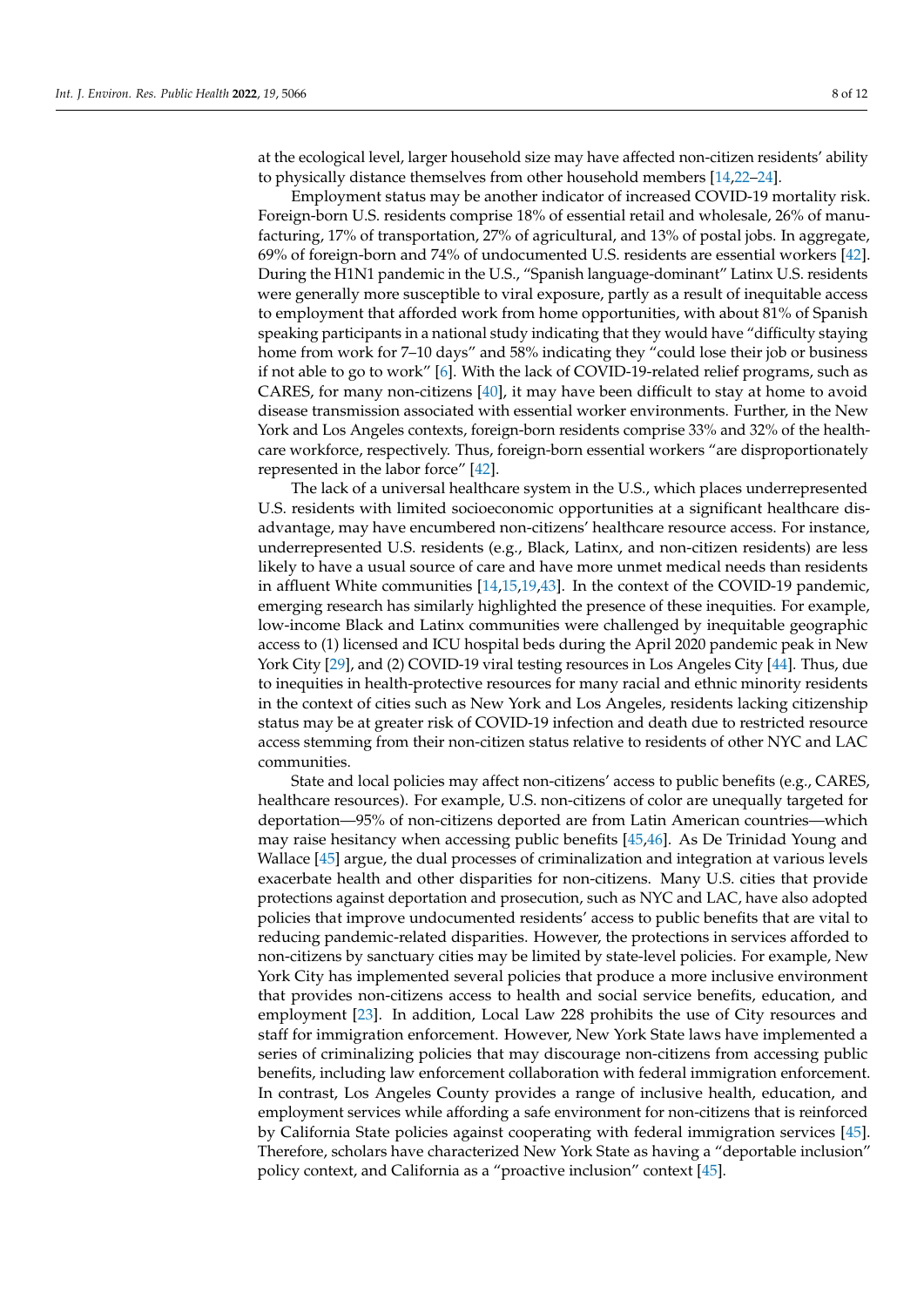The federal context may also encumber non-citizen residents' access to lifesaving financial support and healthcare resources. For example, non-citizen access to public benefits (e.g., Medicaid, Supplemental Nutrition Assistance Program (SNAP), housing assistance) is limited by the five-year bar—a five-year waiting period required for non-citizens to meet public benefit eligibility requirements—despite non-citizens being more vulnerable to healthcare and housing inequities related to socioeconomic difficulties [\[15\]](#page-12-5). The 2020 public charge amendments stating that immigrants receiving federally-funded cash and non-cash benefits, including Medicaid, SNAP, and housing assistance would be considered ineligible for permanent residence may have also created confusion and apprehension among noncitizens about what services they could legally and safely access [\[15\]](#page-12-5). A report from the Center for Migration Studies of New York provides evidence that Trump-era amendments to the public charge rule "perpetuated fear among immigrant communities" in the context of accessing public benefits and services, including healthcare services [\[47\]](#page-13-10). Further, the proposed change to the 2020 U.S. Census to include a citizenship question reflects an enduring anti-immigration sociopolitical climate that may have impacted non-citizens' perceptions of safety around accessing services during the pandemic.

Thus, in the deportable inclusion context of New York, non-citizens may have been deterred from accessing critical public benefits, such as healthcare services, due to the perceived "threat of surveillance, policing, and deportation" [\[45\]](#page-13-8). Furthermore, in both NYC and LAC contexts, federal laws—e.g., the 5-year bar and public charge rule—that unequally structure access to public benefits for non-citizens may have also deterred noncitizens from accessing critical care during the study period. Based on these potential underlying factors (e.g., low income, inequitable healthcare access), we contend from our data that U.S. non-citizen residents may reside in communities that bear systemic inequities in the social and built environment that suppress health and increase the risk for COVID-19 mortality. Yet, given the limited research examining the relationships between communitylevel social determinants and health outcomes among U.S. non-citizen residents, further research is now required to determine whether non-citizen residents experience poorer health and well-being as a function of their environments.

Overall, our findings, in agreement with our social determinants of the health-informed model and reflecting the challenges of systemic racism, indicate that U.S. residents living in communities with large shares of non-citizens may be at greater risk for COVID-19-related health disparities; potentially due to key social factors such as inequitable access to financial and health-promoting resources [\[14,](#page-12-4)[24\]](#page-12-13). Therefore, targeting critical healthcare resource delivery and health messaging toward curtailing the disparate impacts of COVID-19, as well as a litany of health disparities (e.g., tuberculosis, influenza), in communities with large shares of non-citizen residents plagued by socioeconomic resource limitations may serve to reduce these health disparities.

There are several limitations to the current study. First, while data concerning the share of non-citizen residents who were permanent legal residents, temporary legal residents, and undocumented residents in NYC and LAC were not available, this data could have further enhanced our understanding of how non-citizen status is associated with COVID-19 mortality rates in our target cities. Second, mortality rates disaggregated by race and ethnicity may have enhanced our ability to uncover COVID-19 mortality disparities in NYC and LAC. Third, controlling for the prevalence of ZCTA (NYC) and City/Communitylevel (LAC) comorbidities (e.g., hypertension, obesity) known to exacerbate COVID-19 severity may have provided a more thorough understanding of COVID-19 mortality rate associations with percent non-citizens. Fourth, our study did not account for the differential timing and intensity of COVID-19 in NYC and LAC. Fifth, future studies may benefit from spatial analyses examining non-citizenship in the context of healthcare resource access (e.g., hospital and primary care resources), employment status, and other community-level mechanisms. Sixth, it is important to note that our results represented ecological-level associations and not individual disparities by citizenship status. Finally, we were unable to make causal inferences between our study variables due to our cross-sectional study design.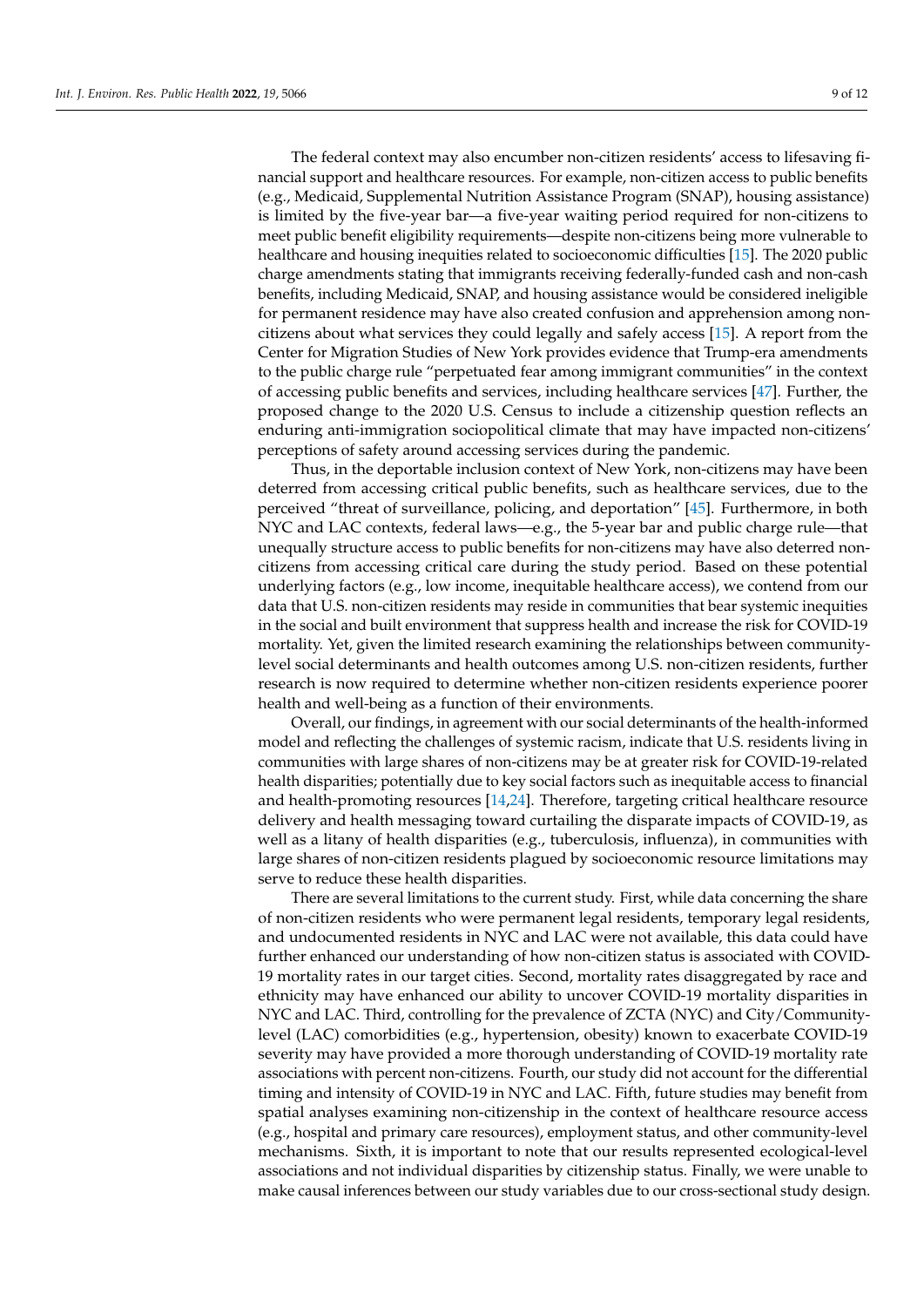#### **5. Conclusions**

The myriad socioeconomic challenges that non-citizens are faced with in U.S. urban settings, dovetailed by federal policies that threatened prospects of permanent residency, may have ultimately discouraged help-seeking behaviors among non-citizens. In our findings, the percent of non-citizens appeared to associate with increased COVID-19 mortality rates in both NYC and LAC, irrespective of state and local policy contexts, indicating federal policies and other individual- (e.g., legal, employment status) and community-level (e.g., geographic access to COVID-19 treatment resources) factors may have encumbered noncitizens' access to critical public benefits, such as financial and healthcare resources [\[29](#page-12-25)[,47\]](#page-13-10). Although many U.S. cities have implemented policies and practices that seek to expand non-citizen access to public benefits, additional policies that (1) develop public health surveillance for non-citizen residents, (2) improve public health messaging and overall healthcare resource access for non-citizens [\[15\]](#page-12-5), and (3) address inequitable policies and practices rooted in systemic racism that have contributed to glaring health disparities may help to curtail disparate COVID-19 mortality rates and advance health and wellbeing for the many U.S. residents that do not experience the benefits of citizenship.

**Author Contributions:** Conceptualization, J.A.D.; formal analysis, J.A.D., G.B. and A.M.S.; funding acquisition, J.A.D., G.B., A.M.N., E.B.J. and L.M.B.; methodology, J.A.D.; writing—original draft, J.A.D.; writing—review & editing, G.B., A.M.N., E.B.J., L.M.B. and A.M.S. All authors have read and agreed to the published version of the manuscript.

**Funding:** This research was supported by Kay Family Foundation COVID-19 Rapid Response Research and Chapman University Innovation in Diversity and Inclusion Research awards.

**Institutional Review Board Statement:** Ethical review and approval were waived, as this study utilized publicly available data.

**Informed Consent Statement:** Not applicable.

**Data Availability Statement:** Publicly available datasets were analyzed in this study. This data can be found here: <https://www1.nyc.gov/site/doh/covid/covid-19-data-totals.page> (accessed on 16 January 2021); [http://publichealth.lacounty.gov/media/coronavirus/data/index.htm#graph](http://publichealth.lacounty.gov/media/coronavirus/data/index.htm#graph-deathrate)[deathrate](http://publichealth.lacounty.gov/media/coronavirus/data/index.htm#graph-deathrate) (accessed on 16 January 2021).

**Acknowledgments:** Jason A. Douglas would like to thank his research team—Leilani Brown, Alexis Hernandez, Emma Hughes, Elton Ortiz, Emma Rothleutner, and Jeremy Tang—for their ongoing dedication to investigating and redressing racial and ethnic health disparities. We also thank the Kay Family Foundation for supporting this research.

**Conflicts of Interest:** The authors declare no conflict of interest.

#### **References**

- <span id="page-11-0"></span>1. Centers for Disease Control and Prevention COVID Data Tracker. 2020. Available online: [https://covid.cdc.gov/covid-data](https://covid.cdc.gov/covid-data-tracker)[tracker](https://covid.cdc.gov/covid-data-tracker) (accessed on 5 February 2021).
- <span id="page-11-1"></span>2. Hacker, K.A.; Briss, P.A.; Richardson, L.; Wright, J.; Petersen, R. COVID-19 and Chronic Disease: The Impact Now and in the Future. *Prev. Chronic Dis.* **2021**, *18*, E62. [\[CrossRef\]](http://doi.org/10.5888/pcd18.210086) [\[PubMed\]](http://www.ncbi.nlm.nih.gov/pubmed/34138696)
- <span id="page-11-2"></span>3. Blumenshine, P.; Reingold, A.; Egerter, S.; Mockenhaupt, R.; Braveman, P.; Marks, J. Pandemic Influenza Planning in the United States from a Health Disparities Perspective. *Emerg. Infect. Dis.* **2008**, *14*, 709–715. [\[CrossRef\]](http://doi.org/10.3201/eid1405.071301) [\[PubMed\]](http://www.ncbi.nlm.nih.gov/pubmed/18439350)
- <span id="page-11-3"></span>4. Garcia, M.A.; Homan, P.A.; García, C.; Brown, T.H. The Color of COVID-19: Structural Racism and the Disproportionate Impact of the Pandemic on Older Black and Latinx Adults. *J. Gerontol. Ser. B* **2020**, *76*, e75–e80. [\[CrossRef\]](http://doi.org/10.1093/geronb/gbaa114) [\[PubMed\]](http://www.ncbi.nlm.nih.gov/pubmed/32756973)
- <span id="page-11-4"></span>5. Hutchins, S.S.; Fiscella, K.; Levine, R.S.; Ompad, D.C.; McDonald, M. Protection of Racial/Ethnic Minority Populations during an Influenza Pandemic. *Am. J. Public Health* **2009**, *99*, S261–S270. [\[CrossRef\]](http://doi.org/10.2105/AJPH.2009.161505) [\[PubMed\]](http://www.ncbi.nlm.nih.gov/pubmed/19797739)
- <span id="page-11-5"></span>6. Quinn, S.C.; Kumar, S.; Freimuth, V.S.; Musa, D.; Casteneda-Angarita, N.; Kidwell, K. Racial Disparities in Exposure, Susceptibility, and Access to Health Care in the US H1N1 Influenza Pandemic. *Am. J. Public Health* **2011**, *101*, 285–293. [\[CrossRef\]](http://doi.org/10.2105/AJPH.2009.188029)
- <span id="page-11-6"></span>7. Garcia, E.; Eckel, S.P.; Chen, Z.; Li, K.; Gilliland, F.D. COVID-19 Mortality in California Based on Death Certificates: Disproportionate Impacts across Racial/Ethnic Groups and Nativity. *medRxiv Prepr. Serv. Health Sci.* **2021**, *58*, 69–75. [\[CrossRef\]](http://doi.org/10.1016/j.annepidem.2021.03.006)
- <span id="page-11-7"></span>8. Horner, K.M.; Wrigley-Field, E.; Leider, J.P. A First Look: Disparities in COVID-19 Mortality among US-Born and Foreign-Born Minnesota Residents. *Popul. Res. Policy Rev.* **2022**, *41*, 465–478. [\[CrossRef\]](http://doi.org/10.1007/s11113-021-09668-1)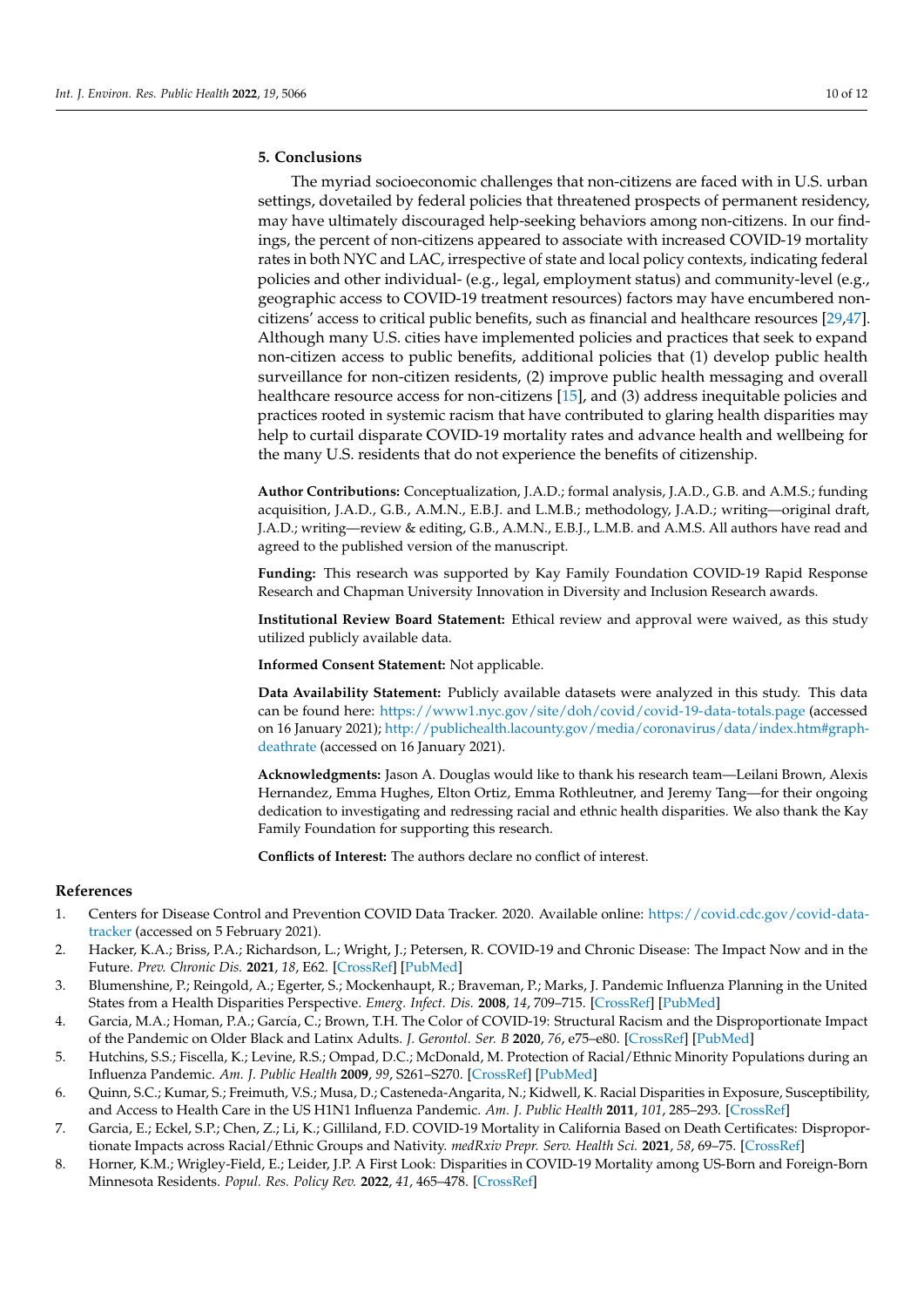- <span id="page-12-0"></span>9. Bacong, A.M.; Menjívar, C. Recasting the Immigrant Health Paradox through Intersections of Legal Status and Race. *J. Immigr. Minor. Health* **2021**, *23*, 1092–1104. [\[CrossRef\]](http://doi.org/10.1007/s10903-021-01162-2)
- 10. Constant, A.F. *The Healthy Immigrant Paradox and Health Convergence*; Social Science Research Network: Rochester, NY, USA, 2017. [\[CrossRef\]](http://doi.org/10.2139/ssrn.3074307)
- <span id="page-12-1"></span>11. John, D.A.; de Castro, A.B.; Martin, D.P.; Duran, B.; Takeuchi, D.T. Does an immigrant health paradox exist among Asian Americans? Associations of nativity and occupational class with self-rated health and mental disorders. *Soc. Sci. Med.* **2012**, *75*, 2085–2098. [\[CrossRef\]](http://doi.org/10.1016/j.socscimed.2012.01.035)
- <span id="page-12-2"></span>12. Bacong, A.; Sohn, H. Disentangling contributions of demographic, family, and socioeconomic factors on associations of immigration status and health in the United States. *J. Epidemiol. Community Health* **2021**, *75*, 587–592. [\[CrossRef\]](http://doi.org/10.1136/jech-2020-214245)
- <span id="page-12-3"></span>13. Hamilton, E.R.; Patler, C.; Savinar, R. Immigrant Legal Status Disparities in Health among First- and One-point-five-Generation Latinx Immigrants in California. *Popul. Res. Policy Rev.* **2021**, 1–20. [\[CrossRef\]](http://doi.org/10.1007/s11113-021-09689-w)
- <span id="page-12-4"></span>14. Altman, C.E.; Heflin, C.M.; Jun, C.; Bachmeier, J.D. Material Hardship among Immigrants in the United States: Variation by Citizenship, Legal Status, and Origin in the 1996–2008 SIPP. *Popul. Res. Policy Rev.* **2020**, *40*, 363–399. [\[CrossRef\]](http://doi.org/10.1007/s11113-020-09588-6)
- <span id="page-12-5"></span>15. Langellier, B.A. Policy Recommendations to Address High Risk of COVID-19 among Immigrants. *Am. J. Public Health* **2020**, *110*, 1137–1139. [\[CrossRef\]](http://doi.org/10.2105/AJPH.2020.305792) [\[PubMed\]](http://www.ncbi.nlm.nih.gov/pubmed/32584591)
- <span id="page-12-6"></span>16. Kaiser Family Foundation. Population Distribution by Citizenship Status. 2019. Available online: [https://www.kff.org/other/](https://www.kff.org/other/state-indicator/distribution-by-citizenship-status/) [state-indicator/distribution-by-citizenship-status/](https://www.kff.org/other/state-indicator/distribution-by-citizenship-status/) (accessed on 9 August 2021).
- <span id="page-12-7"></span>17. U.S. Census Bureau 2018 Data Profiles | American Community Survey | US Census Bureau. Available online: [https://www.](https://www.census.gov/acs/www/data/data-tables-and-tools/data-profiles/) [census.gov/acs/www/data/data-tables-and-tools/data-profiles/](https://www.census.gov/acs/www/data/data-tables-and-tools/data-profiles/) (accessed on 4 May 2020).
- <span id="page-12-8"></span>18. Budiman, A. Key Findings about U.S. Immigrants. *Pew Res. Cent.* 2020. Available online: [https://www.pewresearch.org/fact](https://www.pewresearch.org/fact-tank/2020/08/20/key-findings-about-u-s-immigrants/)[tank/2020/08/20/key-findings-about-u-s-immigrants/](https://www.pewresearch.org/fact-tank/2020/08/20/key-findings-about-u-s-immigrants/) (accessed on 28 December 2020).
- <span id="page-12-9"></span>19. Chasens, E.R.; Dinardo, M.; Imes, C.C.; Morris, J.L.; Braxter, B.; Yang, K. Citizenship and health insurance status predict glycemic management: NHANES data 2007–2016. *Prev. Med.* **2020**, *139*, 106180. [\[CrossRef\]](http://doi.org/10.1016/j.ypmed.2020.106180)
- <span id="page-12-10"></span>20. Hu, M.; Roberts, J.D.; Azevedo, G.P.; Milner, D. The role of built and social environmental factors in COVID-19 transmission: A look at America's capital city. *Sustain. Cities Soc.* **2021**, *65*, 102580. [\[CrossRef\]](http://doi.org/10.1016/j.scs.2020.102580)
- <span id="page-12-11"></span>21. Scannell, C.A.; Oronce, C.I.A.; Tsugawa, Y. Association between County-Level Racial and Ethnic Characteristics and COVID-19 Cases and Deaths in the USA. *J. Gen. Intern. Med.* **2020**, *35*, 3126–3128. [\[CrossRef\]](http://doi.org/10.1007/s11606-020-06083-8)
- <span id="page-12-12"></span>22. Landale, N.S.; Oropesa, R.S.; Bradatan, C. *Hispanic Families in the United States: Family Structure and Process in an Era of Family Change*; National Academies Press: Washington, DC, USA, 2006. Available online: [https://www.ncbi.nlm.nih.gov/books/NBK1](https://www.ncbi.nlm.nih.gov/books/NBK19902/) [9902/](https://www.ncbi.nlm.nih.gov/books/NBK19902/) (accessed on 6 February 2021).
- <span id="page-12-26"></span>23. Angel, R.; Tienda, M. Determinants of Extended Household Structure: Cultural Pattern or Economic Need? *Am. J. Sociol.* **1982**, *87*, 1360–1383. [\[CrossRef\]](http://doi.org/10.1086/227597)
- <span id="page-12-13"></span>24. Blank, S.; Torrecilha, R.S. Understanding the Living Arrangements of Latino Immigrants: A Life Course Approach. *Int. Migr. Rev.* **1998**, *32*, 3–20. [\[CrossRef\]](http://doi.org/10.1177/019791839803200101)
- <span id="page-12-14"></span>25. Bashir, S.A. Home Is Where the Harm Is: Inadequate Housing as a Public Health Crisis. *Am. J. Public Health* **2002**, *92*, 733–738. [\[CrossRef\]](http://doi.org/10.2105/AJPH.92.5.733)
- <span id="page-12-15"></span>26. Krieger, J.; Higgins, D.L. Housing and Health: Time Again for Public Health Action. *Am. J. Public Health* **2002**, *92*, 758–768. [\[CrossRef\]](http://doi.org/10.2105/AJPH.92.5.758)
- <span id="page-12-16"></span>27. Figueroa, J.F.; Wadhera, R.K.; Mehtsun, W.T.; Riley, K.; Phelan, J.; Jha, A.K. Association of race, ethnicity, and community-level factors with COVID-19 cases and deaths across U.S. counties. *Healthcare* **2021**, *9*, 100495. [\[CrossRef\]](http://doi.org/10.1016/j.hjdsi.2020.100495) [\[PubMed\]](http://www.ncbi.nlm.nih.gov/pubmed/33285500)
- <span id="page-12-17"></span>28. Boyd, R.W.; Lindo, E.G.; Weeks, L.D.; McLemore, M.R. On racism: A new standard for publishing on racial health inequities. *Health Aff. Blog* **2020**, *10*. [\[CrossRef\]](http://doi.org/10.1377/forefront.20200630.939347)
- <span id="page-12-25"></span>29. Douglas, J.A.; Subica, A.M. COVID-19 treatment resource disparities and social disadvantage in New York City. *Prev. Med.* **2020**, *141*, 106282. [\[CrossRef\]](http://doi.org/10.1016/j.ypmed.2020.106282) [\[PubMed\]](http://www.ncbi.nlm.nih.gov/pubmed/33035550)
- <span id="page-12-18"></span>30. Poteat, T.; Millett, G.; Nelson, L.E.; Beyrer, C. Understanding COVID-19 Risks and Vulnerabilities among Black Communities in America: The Lethal Force of Syndemics. *Ann. Epidemiol.* **2020**, *141*, 106282. [\[CrossRef\]](http://doi.org/10.1016/j.annepidem.2020.05.004) [\[PubMed\]](http://www.ncbi.nlm.nih.gov/pubmed/32419765)
- <span id="page-12-19"></span>31. Braveman, P.; Gottlieb, L. The Social Determinants of Health: It's Time to Consider the Causes of the Causes. *Public Health Rep.* **2014**, *129*, 19–31. [\[CrossRef\]](http://doi.org/10.1177/00333549141291S206)
- <span id="page-12-21"></span>32. Braveman, P.; Egerter, S.; Williams, D.R. The Social Determinants of Health: Coming of Age. *Annu. Rev. Public Health* **2011**, *32*, 381–398. [\[CrossRef\]](http://doi.org/10.1146/annurev-publhealth-031210-101218)
- <span id="page-12-20"></span>33. Lowcock, E.C.; Rosella, L.C.; Foisy, J.; McGeer, A.; Crowcroft, N. The Social Determinants of Health and Pandemic H1N1 2009 Influenza Severity. *Am. J. Public Health* **2012**, *102*, e51–e58. [\[CrossRef\]](http://doi.org/10.2105/AJPH.2012.300814)
- <span id="page-12-22"></span>34. NYC Health COVID-19: Data Totals. 2021. Available online: <https://www1.nyc.gov/site/doh/covid/covid-19-data-totals.page> (accessed on 16 January 2021).
- <span id="page-12-23"></span>35. LA County Department of Public Health LA County Daily COVID-19 Data. 2021. Available online: [http://publichealth.lacounty.](http://publichealth.lacounty.gov/media/coronavirus/data/index.htm#graph-deathrate) [gov/media/coronavirus/data/index.htm#graph-deathrate](http://publichealth.lacounty.gov/media/coronavirus/data/index.htm#graph-deathrate) (accessed on 16 January 2021).
- <span id="page-12-24"></span>36. Ahmad, K.; Erqou, S.; Shah, N.; Nazir, U.; Morrison, A.R.; Choudhary, G.; Wu, W.-C. Association of poor housing conditions with COVID-19 incidence and mortality across US counties. *PLoS ONE* **2020**, *15*, e0241327. [\[CrossRef\]](http://doi.org/10.1371/journal.pone.0241327)